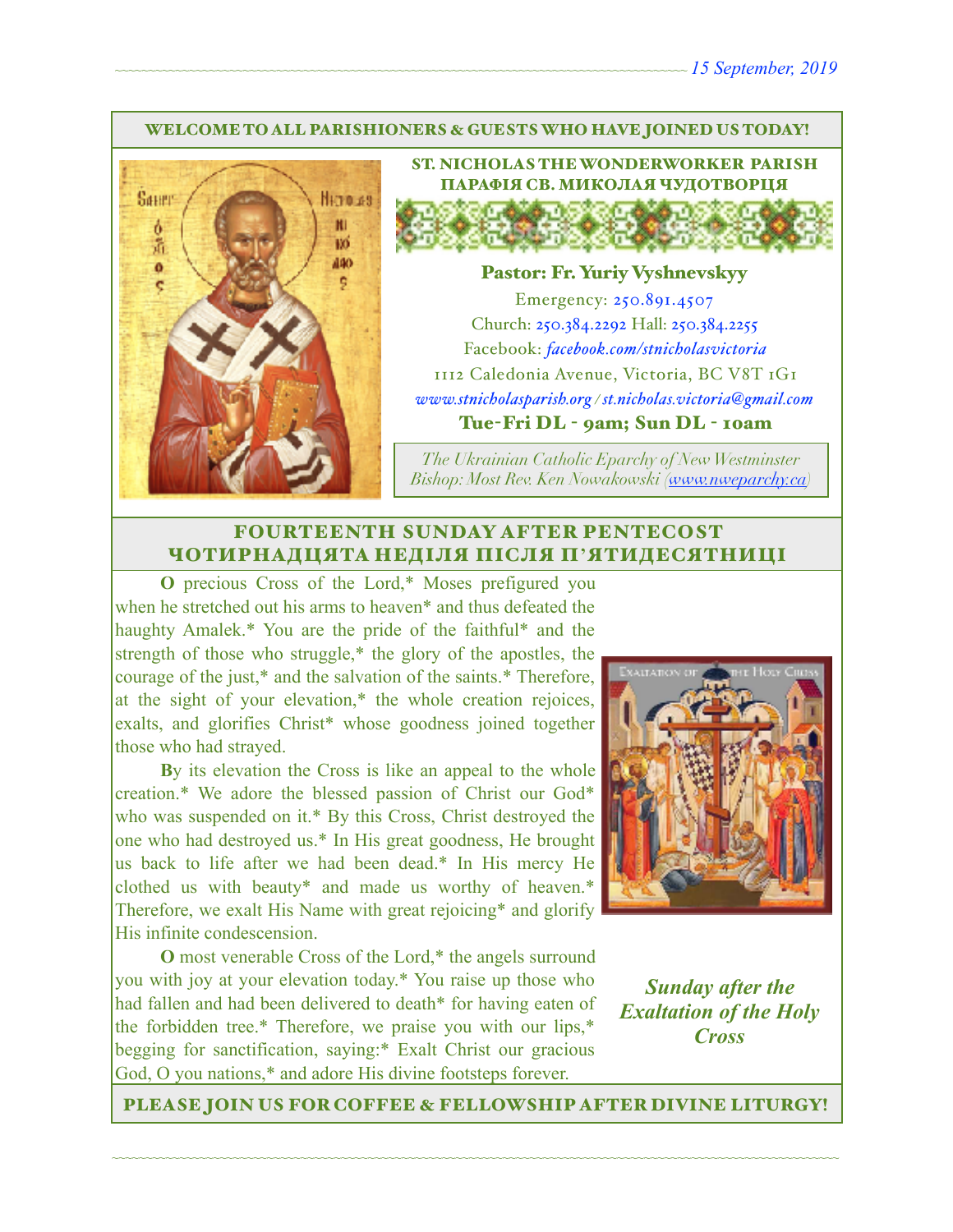| <b>SUNDAY HYMNS</b>                                                                                                                                                                                                                                                                                                                                                                                                                                                                                                                                                                                                                                                                                                                                                                                                                                 |                   |                                                                         |                                                |                     |          |  |
|-----------------------------------------------------------------------------------------------------------------------------------------------------------------------------------------------------------------------------------------------------------------------------------------------------------------------------------------------------------------------------------------------------------------------------------------------------------------------------------------------------------------------------------------------------------------------------------------------------------------------------------------------------------------------------------------------------------------------------------------------------------------------------------------------------------------------------------------------------|-------------------|-------------------------------------------------------------------------|------------------------------------------------|---------------------|----------|--|
| <b>OPENING HYMN</b>                                                                                                                                                                                                                                                                                                                                                                                                                                                                                                                                                                                                                                                                                                                                                                                                                                 |                   | Увійди Єрею / Come My Friends pg. 238-239                               |                                                |                     |          |  |
| <b>COMMUNION HYMN</b>                                                                                                                                                                                                                                                                                                                                                                                                                                                                                                                                                                                                                                                                                                                                                                                                                               |                   | Вірую Господи / I Do Believe pg. 246-247                                |                                                |                     |          |  |
| <b>CLOSING HYMN</b>                                                                                                                                                                                                                                                                                                                                                                                                                                                                                                                                                                                                                                                                                                                                                                                                                                 |                   |                                                                         | О Спомагай Нас / Always Protect Us pg. 364-366 |                     |          |  |
| Please join us today in singing our Sunday hymns!                                                                                                                                                                                                                                                                                                                                                                                                                                                                                                                                                                                                                                                                                                                                                                                                   |                   |                                                                         |                                                |                     |          |  |
| <b>SUNDAY &amp; DAILY SCHEDULE</b>                                                                                                                                                                                                                                                                                                                                                                                                                                                                                                                                                                                                                                                                                                                                                                                                                  |                   |                                                                         |                                                |                     |          |  |
| SUNDAY, September 15                                                                                                                                                                                                                                                                                                                                                                                                                                                                                                                                                                                                                                                                                                                                                                                                                                |                   | Divine Liturgy - for the Parishioners of St Nicholas Parish             |                                                |                     | 10:00 AM |  |
| MONDAY, September 16                                                                                                                                                                                                                                                                                                                                                                                                                                                                                                                                                                                                                                                                                                                                                                                                                                |                   | <b>NO SERVICES</b>                                                      |                                                |                     |          |  |
| TUESDAY, September 17                                                                                                                                                                                                                                                                                                                                                                                                                                                                                                                                                                                                                                                                                                                                                                                                                               |                   | <b>NO SERVICES</b>                                                      |                                                |                     |          |  |
| <b>WEDNESDAY, September 18</b>                                                                                                                                                                                                                                                                                                                                                                                                                                                                                                                                                                                                                                                                                                                                                                                                                      |                   | <b>NO SERVICES</b>                                                      |                                                |                     |          |  |
| THURSDAY, September 19                                                                                                                                                                                                                                                                                                                                                                                                                                                                                                                                                                                                                                                                                                                                                                                                                              |                   | <b>Divine Liturgy</b>                                                   |                                                | $9:00$ AM           |          |  |
| FRIDAY, September 20                                                                                                                                                                                                                                                                                                                                                                                                                                                                                                                                                                                                                                                                                                                                                                                                                                |                   |                                                                         | <b>Divine Liturgy</b>                          |                     | 9:00 AM  |  |
| <b>SATURDAY, September 21</b>                                                                                                                                                                                                                                                                                                                                                                                                                                                                                                                                                                                                                                                                                                                                                                                                                       |                   |                                                                         | <b>NO SERVICES</b>                             |                     |          |  |
| <b>SUNDAY, September 22</b>                                                                                                                                                                                                                                                                                                                                                                                                                                                                                                                                                                                                                                                                                                                                                                                                                         |                   | Divine Liturgy - for the Parishioners of St Nicholas Parish<br>10:00 AM |                                                |                     |          |  |
| Please Note: to request a Divine Liturgy for a special intention, please see Fr. Yuriy to arrange for it!                                                                                                                                                                                                                                                                                                                                                                                                                                                                                                                                                                                                                                                                                                                                           |                   |                                                                         |                                                |                     |          |  |
| <b>SUNDAY EPISTLE READERS</b>                                                                                                                                                                                                                                                                                                                                                                                                                                                                                                                                                                                                                                                                                                                                                                                                                       |                   |                                                                         |                                                |                     |          |  |
| <b>DATE</b>                                                                                                                                                                                                                                                                                                                                                                                                                                                                                                                                                                                                                                                                                                                                                                                                                                         | <b>READING</b>    | <b>UKRAINIAN</b>                                                        |                                                | <b>ENGLISH</b>      |          |  |
| <b>SUNDAY, September 15</b>                                                                                                                                                                                                                                                                                                                                                                                                                                                                                                                                                                                                                                                                                                                                                                                                                         | Gal. 2: 16-20     |                                                                         | Kateryna Yaremyn                               | <b>Bryan Melnyk</b> |          |  |
| <b>SUNDAY, September 22</b>                                                                                                                                                                                                                                                                                                                                                                                                                                                                                                                                                                                                                                                                                                                                                                                                                         | 2 Cor. 4: 6-15    |                                                                         | Liliia Palyvoda                                | Carol Chapman       |          |  |
| <b>SUNDAY, September 29</b>                                                                                                                                                                                                                                                                                                                                                                                                                                                                                                                                                                                                                                                                                                                                                                                                                         | 2 Cor. 6: 1-10    | Glikeria Iwanuck                                                        |                                                | Peter Iwanuck       |          |  |
| <b>SUNDAY, October 6</b>                                                                                                                                                                                                                                                                                                                                                                                                                                                                                                                                                                                                                                                                                                                                                                                                                            | 2 Cor. 6: 16-17:1 | Motria Koropecky                                                        |                                                | Darryl Huculak      |          |  |
| Thank you, Epistle readers, for your service in proclaiming God's Word!                                                                                                                                                                                                                                                                                                                                                                                                                                                                                                                                                                                                                                                                                                                                                                             |                   |                                                                         |                                                |                     |          |  |
| <b>2019 PARISH COUNCIL EXECUTIVE</b>                                                                                                                                                                                                                                                                                                                                                                                                                                                                                                                                                                                                                                                                                                                                                                                                                |                   |                                                                         | <b>PASTORAL MINISTRY &amp; HOLY MYSTERIES</b>  |                     |          |  |
| CHAIRPERSONAlec Rossa - 250.472.3374<br>VICE-CHAIRPERSONRichard DeMerchant - 250.893.3484<br>BAPTISMSby appointment<br>SECRETARYLuba Kucharyshyn - 780.476.4260<br>MARRIAGESsix months notice should<br>TREASURERWilliam Vanderven - 250.478.1458<br>be given to the parish priest, and he should be<br>FINANCIAL SECRETARYDavid Newberry - 250.598.8197<br>contacted before any other arrangements are made<br>FUNDRAISING/HALL RENTALRobert Herchak - 250.386.7872<br>FUNERALSby appointment<br>LITURGICAL COMMITTEEMotria Koropecky - 250.658.3051<br>MEMBER AT LARGEWayne Saunders - 780.710.2027                                                                                                                                                                                                                                               |                   |                                                                         |                                                |                     |          |  |
| Bequests & Wills: Leaving a bequeath is a process of giving a donation through your will. It is<br>simply a distribution from your estate to a charitable organization through your last will and testament. It<br>can be as small or as large a donation as you wish. It is important that you talk to your lawyer about the<br>process. In your kindness please remember St Nicholas the Wonderworker Ukrainian Catholic Church in<br>your bequeath and will. If anyone wishes to make such a bequeath in their will, the following clause may<br>be included or added to a will: "I give, devise, and bequeath to St Nicholas the Wonderworker Ukrainian<br>Catholic Parish - 1112 Caledonia Avenue, Victoria BC, V8T 1G1, the sum of \$<br>$%$ of my<br>(or<br>estate), to be used for the benefit of the parish and it's pastoral activities." |                   |                                                                         |                                                |                     |          |  |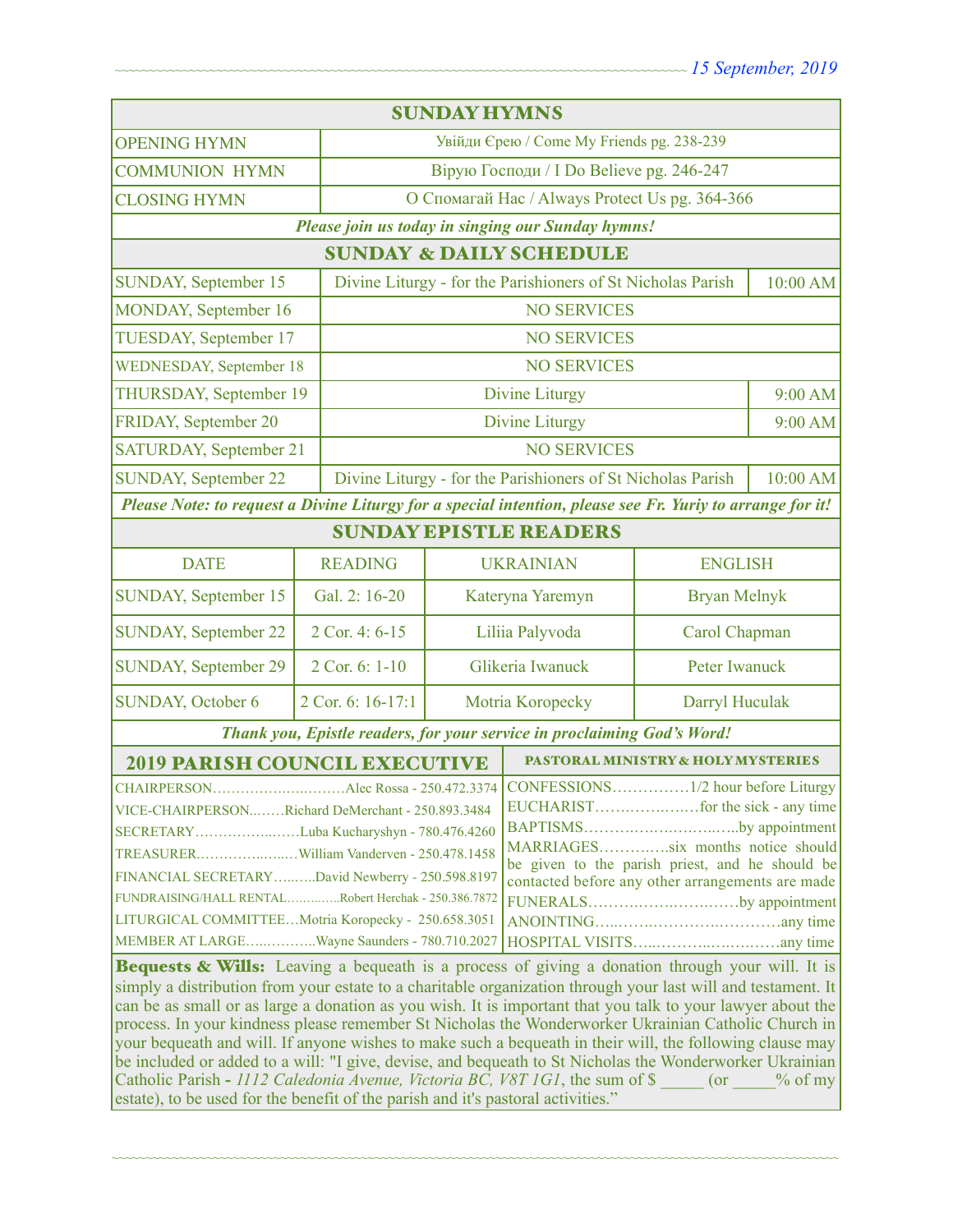## **Vibrant Parish Prayer**

**O** God, Creator of Heaven and Earth! Because of your indescribable love for us, you sent your Only-Begotten Son, Our Lord and Saviour, Jesus Christ - The Way, The Truth, and The Life and our Salvation. In His name, we turn to You. Strengthen our hearts and minds in Christian love and in unity of purpose as we strive to build a Vibrant Parish. Give us the grace to model our lives according to the Word of God. Instill in us the desire to pray and to celebrate the Holy Mysteries as one Christian Family in our Parish Community. Inspire us to follow Your great command to be a servant to the less fortunate among us! Grant this, O Lord, through the mercies and love for mankind of Your Only-Begotten Son with whom You are blessed, together with Your All-Holy, Good and Life-Giving Spirit, now and forever and ever. Amen!



# **St. Nicholas Parish**

**A Place To Encounter The Living Christ** Through the word, the Holy Mysteries & Prayer, Serving One's Neighbor, Leadership Fostering & Serving Unity and Missionary Spirit (His Beatitude Sviatoslav)



## **Молитва Живої Парафії**

**Г**осподи Ісусе Христе, Пастирю Добрий, як колись Ти пригорнув заблуканих овечок, щоб вони пізнали Твій голос і були Твоїм стадом, так і сьогодні глянь ласкаво з небесних висот на нашу парафію та зішли на неї Твого Святого Духа, щоб вона була місцем пізнання радості Доброї Новини. Скріплюй нас Твоєю присутністю та єднай нас кожночасно в молитві. Даруй нам духа служіння ближньому, щоб у нашій парафії кожний міг зустріти Тебе, милостивого Бога. Благослови наш духовний провід Твоєю мудрістю і дай, щоб ніхто з нас не шкодував ні часу, ні талантів, ні матеріальних дібр для розбудови Твого царства. Єднай нас у мирі та злагоді, щоб ми були Твоєю спільнотою любові. Всели в нас місійного духа, щоб ми стали тим світилом євангельського слова, молитви і добрих діл, що кличе кожного до участі в Божественному житті, щоб славилося, Спасе, Твоє Ім'я з безначальним Твоїм Отцем та пресвятим, благим і животворящим Твоїм Духом нині, і повсякчас, і на віки віків. Амінь.

# DIVINE LITURGY PROPERS

*The Divine Liturgy of our Father among the Saints John Chrysostom An Anthology for Worship: Liturgy - pg. 270-318; propers - pg. 345, 685* 

#### **Antiphon 1**

*Verse:* O God, my God, hear me; why have You forsaken me? The words of my transgressions put salvation far from me.

~~~~~~~~~~~~~~~~~~~~~~~~~~~~~~~~~~~~~~~~~~~~~~~~~~~~~~~~~~~~~~~~~~~~~~~~~~~~~~~~~~~~~~~~~~~~~~~~~~~~~~~~~~~~

**Refrain:** Through the prayers of the Mother of God, O Saviour, save us.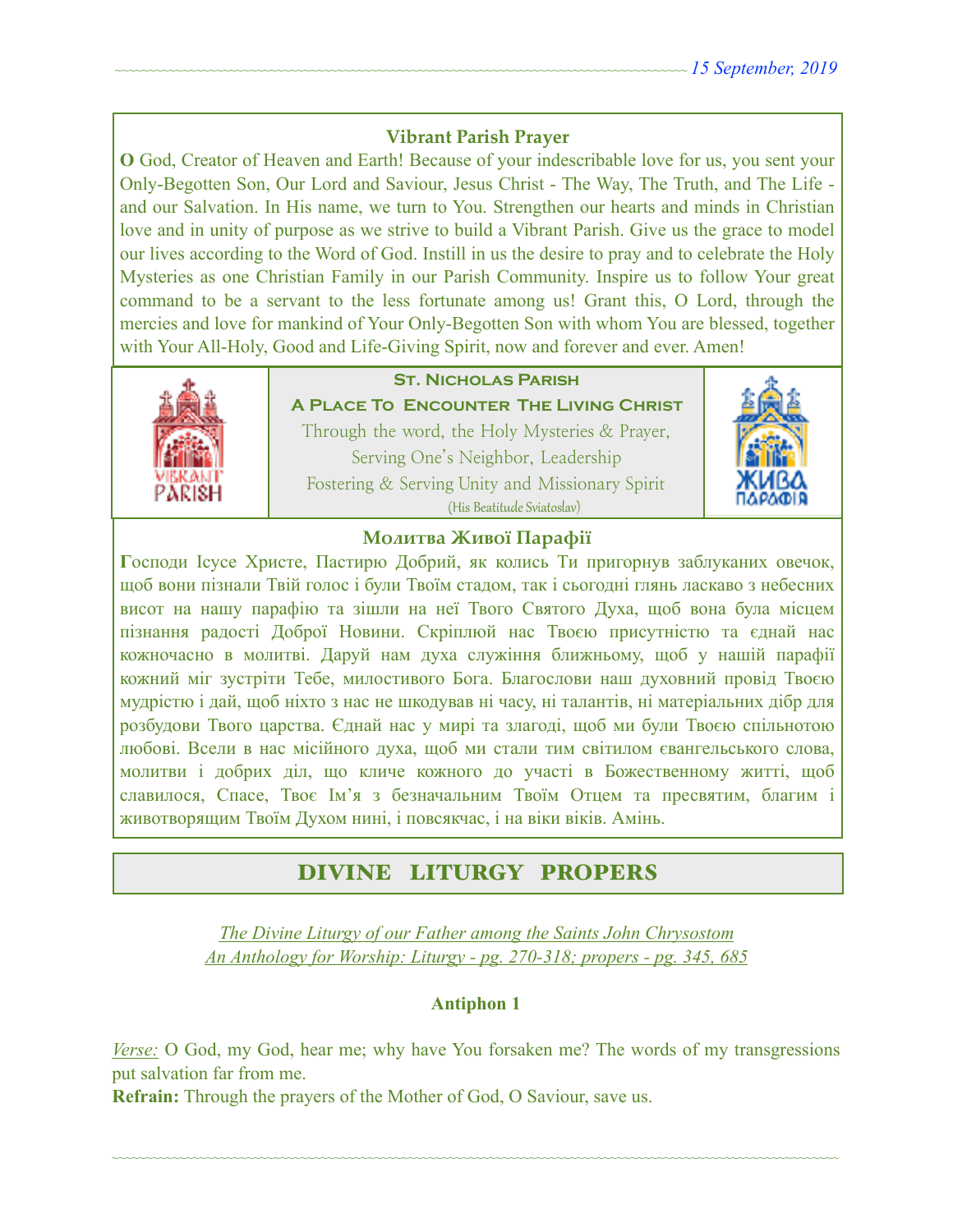*Verse:* O God, I will call to You by day but You will not listen; and by night, yet it will not be foolish of me.

**Refrain:** Through the prayers of the Mother of God, O Saviour, save us.

*Verse:* But You, the praise of Israel, dwell in the holy place. **Refrain:** Through the prayers of the Mother of God, O Saviour, save us.

### **Glory… Now… Only-begotten Son…**

## **Antiphon 3**

*Verse:* Come, let us sing joyfully to the Lord, let us acclaim God, our Saviour. **Refrain:** Son of God, crucified in the flesh, save us who sing to You: Alleluia.

*Verse:* Let us come before His face with praise, and acclaim Him in psalms. **Refrain:** Son of God, crucified in the flesh, save us who sing to You: Alleluia.

*Verse:* For God is the great Lord, and the great king over all the earth. **Refrain:** Son of God, crucified in the flesh, save us who sing to You: Alleluia.

*Entrance Verse:* Come, let us worship and fall down before Christ. **Refrain:** Son of God, crucified in the flesh, save us who sing to You: Alleluia.

**Troparion, Tone 5:** Let us the faithful acclaim and worship the Word,\* co-eternal with the Father and the Spirit,\* and born of the Virgin for our salvation.\* For He willed to be lifted up on the cross in the flesh, to suffer death\* and to raise the dead by His glorious resurrection.

**Troparion, Tone 1:** Save Your people, O Lord, and bless Your inheritance.\* Grant victory to Your faithful people against enemies,<sup>\*</sup> and protect Your community by Your cross.

**Glory: Kontakion, Tone 5:** You, my Saviour, descended to Hades,\* and as the Almighty, You shattered its gates.\* With Yourself You, as the Creator, raised the dead and shattered the sting of death,\* and delivered Adam from the curse, O Lover of Mankind.\* And so we cry out: "Save us, O Lord<sup>"</sup>

**Now: Kontakion, Tone 4:** By Your own choice, O Christ our God,\* You were lifted on the cross.\* Grant Your mercies to Your new community\* that bears Your Name.\* By Your power gladden the faithful people,\* and grant them victory against enemies.\* May they have the help of Your instrument of peace,\* the invincible sign of victory.

**Prokeimenon, Tone 7:** Exalt the Lord our God,\* and bow in worship at the footstool of his feet, for it is holy. *Verse:* The Lord reigns, let the people tremble.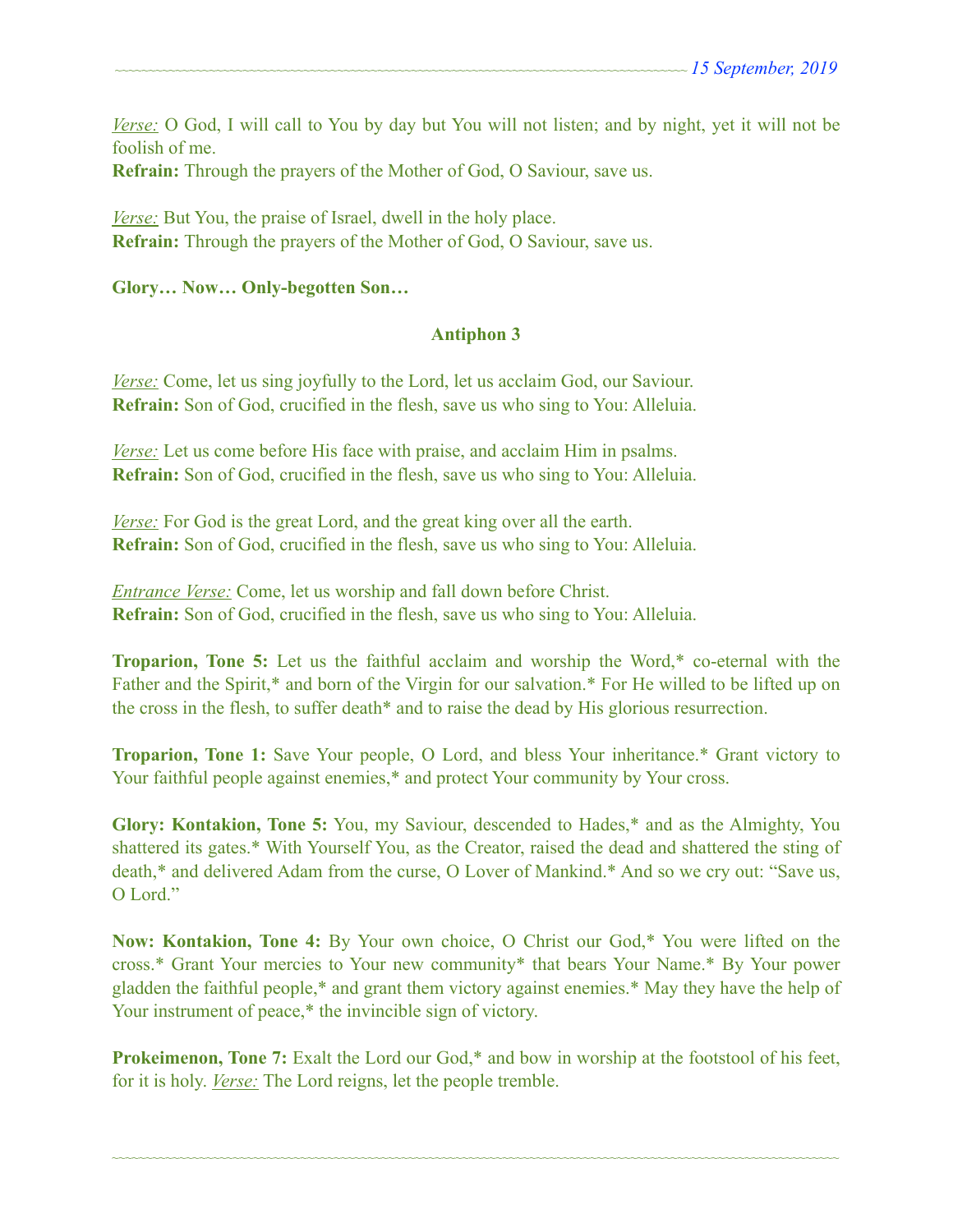**Epistle - Gal. 2:16-20 - A Reading from the Letter of Saint Apostle Paul to Galatians:**  Brothers and Sisters, we know that a person is justified not by the works of the law but through faith in Jesus Christ. And we have come to believe in Christ Jesus, so that we might be justified by faith in Christ, and not by doing the works of the law, because no one will be justified by the works of the law. But if, in our effort to be justified in Christ, we ourselves have been found to be sinners, is Christ then a servant of sin? Certainly not! But if I build up again the very things that I once tore down, then I demonstrate that I am a transgressor. For through the law I died to the law, so that I might live to God. I have been crucified with Christ; and it is no longer I who live, but it is Christ who lives in me. And the life I now live in the flesh I live by faith in the Son of God, who loved me and gave himself for me.

**Alleluia, Tone 1:** *Verse:* Remember Your congregation which You acquired from the beginning. *Verse:* But God is our king before the ages; He has wrought salvation in the midst of the earth.

**Gospel - Mark 8:34-9:1** *-* The Lord said, 'If any want to become my followers, let them deny themselves and take up their cross and follow me. For those who want to save their life will lose it, and those who lose their life for my sake, and for the sake of the gospel, will save it. For what will it profit them to gain the whole world and forfeit their life? Indeed, what can they give in return for their life? Those who are ashamed of me and of my words in this adulterous and sinful generation, of them the Son of Man will also be ashamed when he comes in the glory of his Father with the holy angels.' And he said to them, 'Truly I tell you, there are some standing here who will not taste death until they see that the kingdom of God has come with power.'

*Instead of* **"It is truly..."** *we sing:* O my soul, magnify the most precious cross of the Lord. **Irmos, Tone 8:** You are a mystical Paradise, O Mother of God, who though untilled, have brought forth Christ. He has planted upon earth the life-giving Tree of the Cross. Therefore today as we raise it on high we bow low and we magnify you.

**Communion Hymn:** Praise the Lord from the heavens;\* praise Him in the highest.\* Let the light of Your countenance, O Lord,\* shine upon us.\* Alleluia, alleluia,\* alleluia.

*At the end of Liturgy we sing:* To Your Cross, O Master, we bow in veneration, and we glorify Your holy Resurrection. *(3x)*

**Prayer After Holy Communion:** Having been made worthy to partake in a mystical way of Your immaculate Body and precious Blood, O Christ our God, I acclaim and bless, worship and glorify You, and proclaim the greatness of Your saving acts, now and for ever and ever. Amen. *(more Prayers After Holy Communion on pg. 324-326 in the Anthology book).* 

**<>|<>|<>**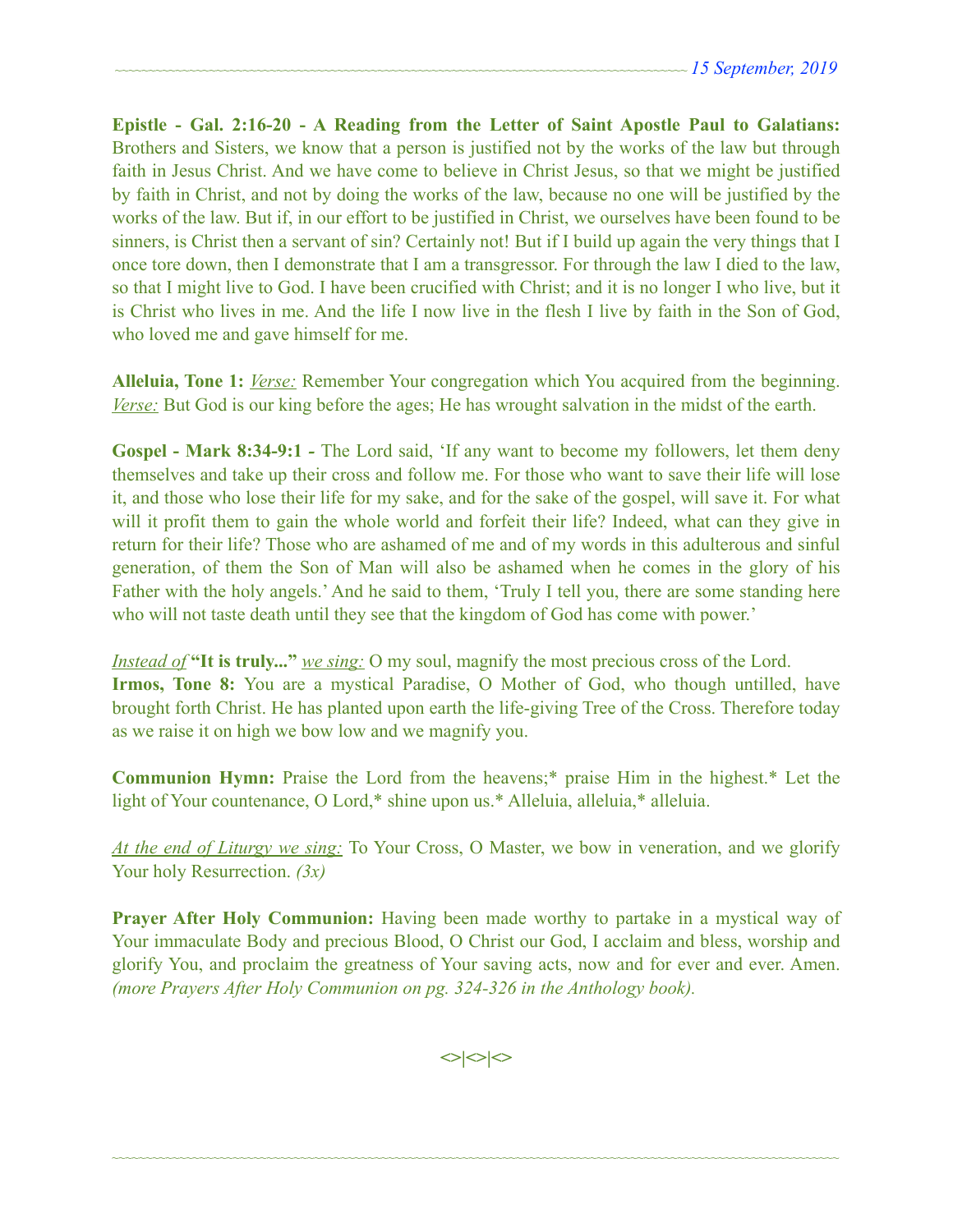#### **Антифон 1**

*Стих:* Боже, Боже мій, зваж на мене, чому ти оставив мене? Далеко від спасення мого слова гріхопадінь моїх.

**Приспів:** Молитвами Богородиці, Спасе, спаси нас.

*Стих:* Боже мій, закличу вдень і не вислухаєш, і вночі, і не в безумство мені. **Приспів:** Молитвами Богородиці, Спасе, спаси нас.

*Стих:* А ти у святому живеш, хвало ізраїлева. **Приспів:** Молитвами Богородиці, Спасе, спаси нас.

#### **Слава: І нині: Єдинородний Сину...**

#### **Антифон 3**

*Стих:* Прийдіте, радісно заспіваймо Господеві, воскликнім Богу, Спасителеві нашому. **Приспів:** Спаси нас, Сину Божий, що плоттю розп'явся, співаємо Тобі: Алилуя.

*Стих:* Прийдім з похвалами перед обличчя Його, і псалмами воскликнім Йому. **Приспів:** Спаси нас, Сину Божий, що плоттю розп'явся, співаємо Тобі: Алилуя.

*Стих:* Бо Бог великий Господь, і цар великий по всій землі. **Приспів:** Спаси нас, Сину Божий, що плоттю розп'явся, співаємо Тобі: Алилуя.

*Вхідне:* Прийдіте, поклонімся і припадім до Христа. **Приспів:** Спаси нас, Сину Божий, що плоттю розп'явся, співаємо Тобі: Алилуя.

**Тропар, глас 5:** Рівнобезначальне з Отцем і Духом Слово,\* що від Діви народилося на спасіння наше,\* прославмо, вірні, і поклонімся,\* бо Воно благозволило тілом зійти на хрест\* і смерть перетерпіти, і воскресити померлих\* славним воскресінням Своїм.

**Тропар, глас 1:** Спаси, Господи, людей Твоїх і благослови насліддя Твоє, перемоги благовірному народові на супротивників даруй і хрестом Твоїм охорони люд Твій.

**Слава: Кондак, глас 5:** До аду, Спасе мій, зійшов Ти,\* і, як всемогутній, сокрушивши його брами,\* Ти, Чоловіколюбче, як Творець, воскресив з Собою померлих,\* жало смерти вирвав, й Адама від прокляття визволив.\* Тому всі до Тебе взиваємо:\* Спаси нас, Господи!

**І нині: Кондак, глас 4:** Вознісся Ти на хрест волею Своєю. Новому людові Твоєму, що Твоє ім'я носить, даруй щедроти Твої, Христе Боже. Возвесели силою Твоєю благовірний народ, перемоги на супротивніків дай йому, що за посібник має Твоє оружжя миру, непоборну перемогу.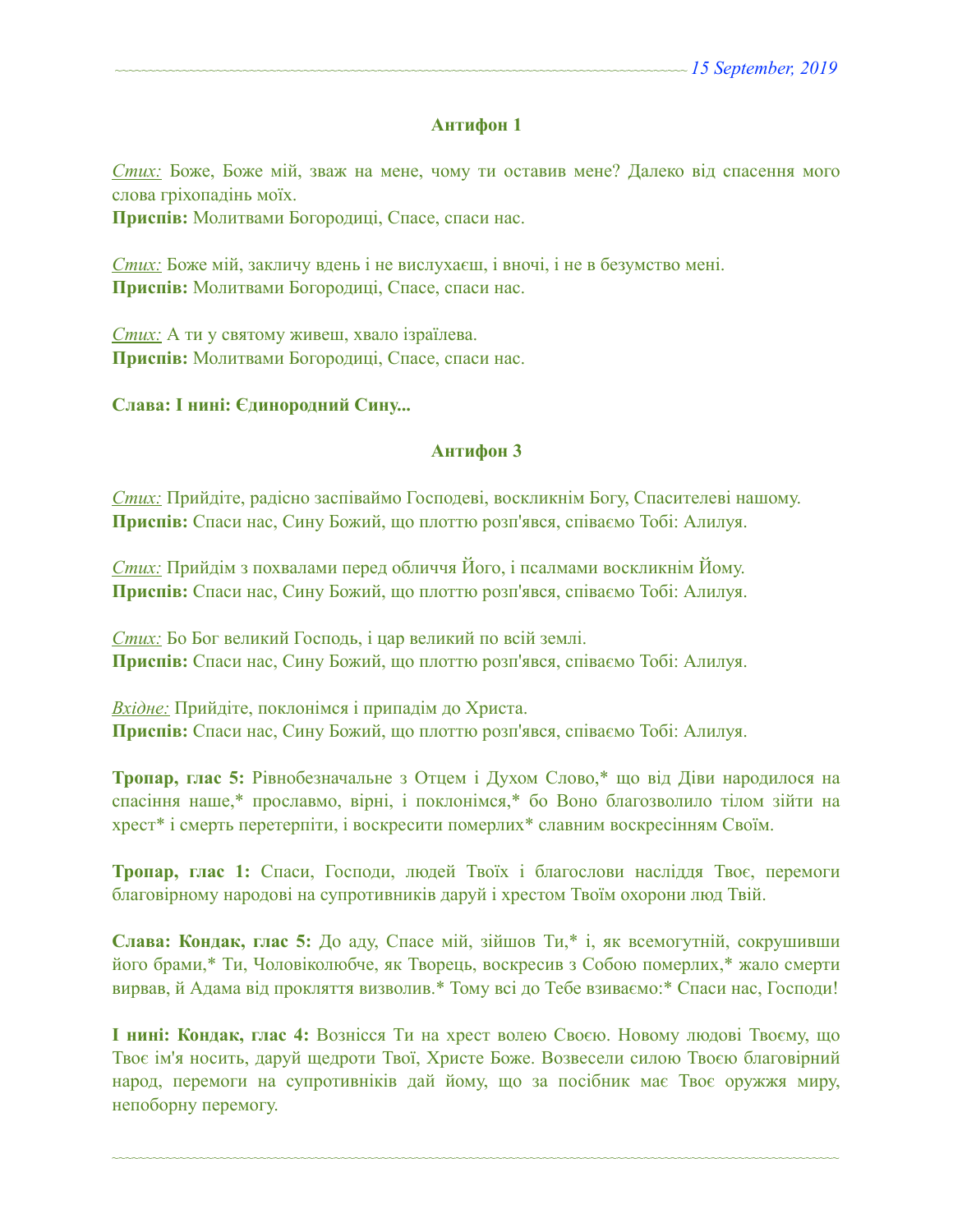**Прокімен, глас 7:** Возносіть Господа Бога нашого і поклоняйтеся підніжжю ніг Його, бо святе воно. *Стих:* Господь воцарився, нехай гніваються люди.

**Апостол - Гал. 2:16-20 - До Галатів Послання Святого Апостола Павла Читання:**  Браття і Cестри, довідавшися, що людина оправдується не ділами закону, а через віру в Ісуса Христа, ми й увірували в Христа Ісуса, щоб оправдатися нам вірою в Христа, а не ділами закону; бо ніхто не оправдається ділами закону. Коли ж, шукаючи оправдання у Христі, виявилося, що й ми самі грішники, – то невже Христос – служитель гріха? Жадним робом! Бо коли я знову відбудовую те, що зруйнував був, то я себе самого оголошую переступником. Я бо через закон для закону вмер, щоб для Бога жити: я – розп'ятий з Христом. Живу вже не я, а живе Христос у мені. А що живу тепер у тілі, то живу вірою в Божого Сина, який полюбив мене й видав себе за мене.

**Алилуя, глас 1:** *Стих:* Пом'яни соньм Твій, що його придбав Ти іздавна. *Стих:* Бог же – цар наш перше віку, вчинив спасіння посеред землі.

**Євангеліє - Марк 8:34-9:1 -** І Він покликав народ із Своїми учнями, та й промовив до них: Коли хоче хто йти вслід за Мною, хай зречеться самого себе, і хай візьме свого хреста та й за Мною йде! Бо хто хоче душу свою зберегти, той погубить її, а хто згубить душу свою ради Мене та Євангелії, той її збереже. Яка ж користь людині, що здобуде ввесь світ, але душу свою занапастить? Або що назамін дасть людина за душу свою? Бо хто буде Мене та Моєї науки соромитися в роді цім перелюбнім та грішнім, того посоромиться також Син Людський, як прийде у славі Свого Отця з Анголами святими. І сказав Він до них: Поправді кажу вам, що деякі з тут-о приявних не скуштують смерти, аж поки не бачитимуть Царства Божого, що прийшло воно в силі.

*Замість* **"Достойно ..."** *співаємо:* Величай, душе моя, Господа, пречесний хрест Господній. **Ірмос, глас 8:** Таїнственний рай Ти, Богородице, що невоздільно виростила Христа. Він на землі насадив хресне життєносне древо. Йому, що Його нині возносять, поклоняючись, Тебе величаємо.

**Причасний:** Хваліте Господа з небес,\* хваліте Його на висотах. Знаменувалося на нас світло лиця Твого, Господи. Алилуя, алилуя, алилуя.

*Після Літургії співаємо:* Хресту Твоєму поклоняємось, Владико, і святеє восекресіння Твоє славимо *(3x)*.

**Молитва По Святім Причастю:** Таїнственно удостоївшись бути причасником Твого пречистого тіла і чесної крови, Христе Боже, оспівую і благословлю, поклоняюся, і славлю, і величаю спасіння Твої, Господи, нині і повсякчас, і на віки вічні. Амінь. *(більше Молитов По Святім Причастю на ст. 80-87 в маленькій книжечці "Божественна Літургія")*.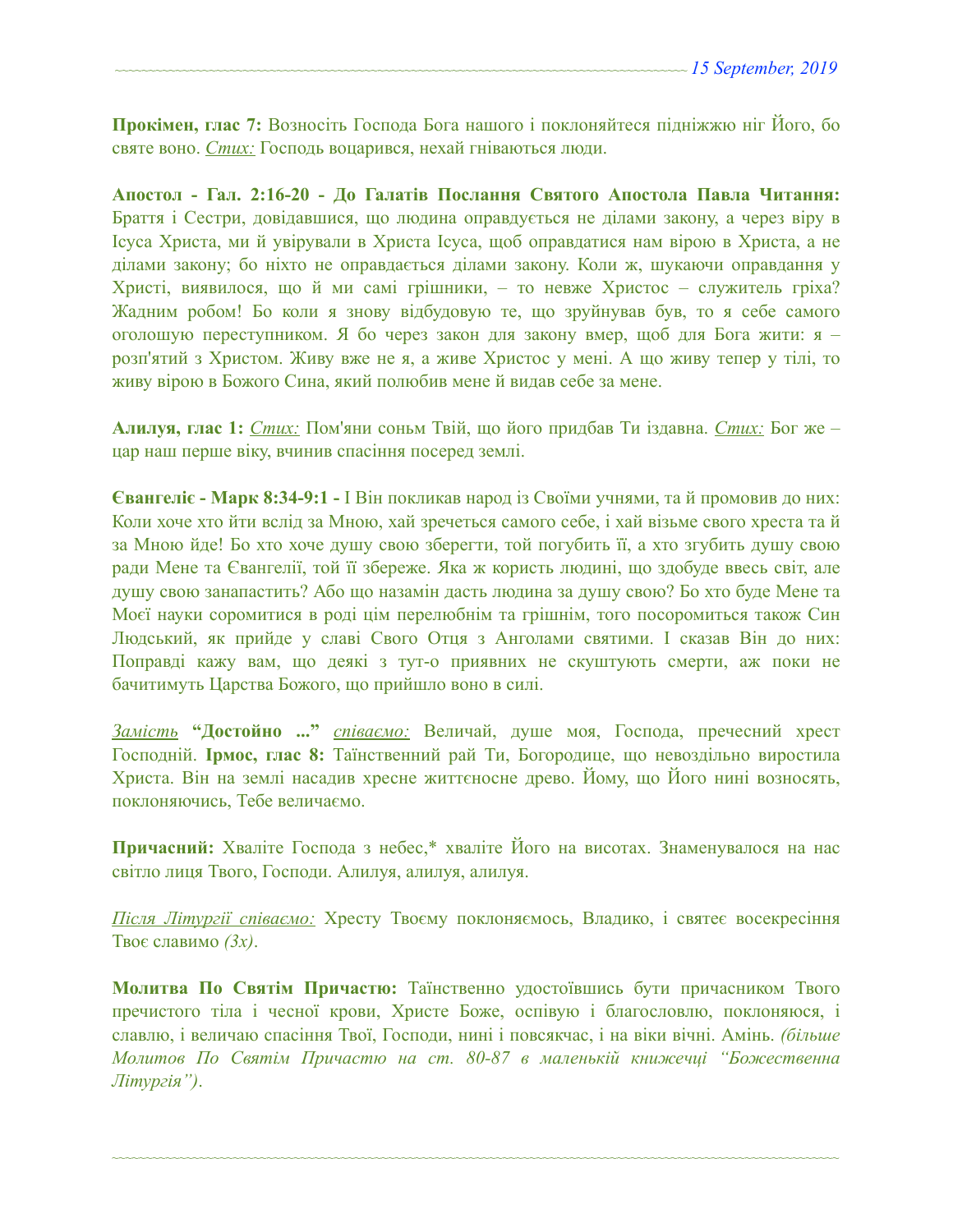# ANNOUNCEMENTS

✦**HAPPY BIRTHDAY** to SONYA HENRY, JOAN ROSSA and all those who celebrated their birthdays this past week. May the Lord Our God continue to bless you abundantly and the Holy Mother of God protects you at all times. Многая Літа!

✦**INVITATION:** Our Bishop, Most Rev. Ken (Nowakowski) celebrated his 30th anniversary of Ordination to the Priesthood on 19 August and we want to continue the celebrations! You are cordially invited to thank God for Bishop Ken's vocation and priestly life at the Vespers service on **Saturday, 5 October** at our Cathedral parish at **6:00 pm.** There is no charge for the reception meal following the Vespers, however there is limited seating available thus in order to make sure we are prepared to host you please RSVP no later than 28 September to: Fr. Mykhailo Ozorovych Tel: 604.704.5889, [mykhailo.oz@gmail.com](mailto:mykhailo.oz@gmail.com). In lieu of a gift, Bishop Ken has requested donations be made to Holy Eucharist Cathedral for further beautification of the church.

✦**PRAYER REQUEST:** Please keep in your prayers SYLVIA KELLY, EVE BRUCE-LOCKHART and other members of our parish, our family and friends who are ailing, in hospitals, nursing homes and those who are not able to join actively in their community.

✦**ST. NICHOLAS BOOK STORE:** The Divine Liturgy An Anthology of Worship - **\$25**; "Christ Our Pascha" Catechism of the Ukrainian Catholic Church/"Христос Наша Пасха" Катехизм Української Католицької Церкви - **\$25**; "Sing to Our God" hymn book - **\$15**; Молитовник "Прийдіте Поклонімся" - **\$10;** "The Rosary - The Prayer Rule of the Mother of God in the Ukrainian Catholic Church" - **\$10.** 

✦**PARISH CALENDAR OF BIRTHDAYS & ANNIVERSARIES:** If you would like to be included in our Parish Calendar of Birthday and Anniversary celebrations, please put date in our calendar located at the church vestibule. Each week, we will list the names in our parish bulletin so we can celebrate these happy occasions together!

✦**JOIN OUR CHOIR:** Do you enjoy singing? Please consider joining our St Nicholas Parish Choir and remember that we ALWAYS looking for new members! Contact Motria Koropecky for details at 250.658.3051.

✦**CATECHISM ANNOUNCEMENT:** "*And they were bringing to Him also the infants, in order that He may be touching them; but after the disciples saw it, they rebuked them. But Jesus called them to Himself and said, Let alone the little children to come to Me, and cease hindering them; for of such is the kingdom of God*." We are happy to welcome all children to our St. Nicholas The Wonderworker catechism program. Weekly classes are scheduled Sunday morning during Divine Liturgy. We want your children to learn more about their Catholic faith, sacred scripture, feast days, and religious practices and customs of the Ukrainian Catholic church. If you have any questions, please do not hesitate to contact Marian Chalifoux at 250.507.1005.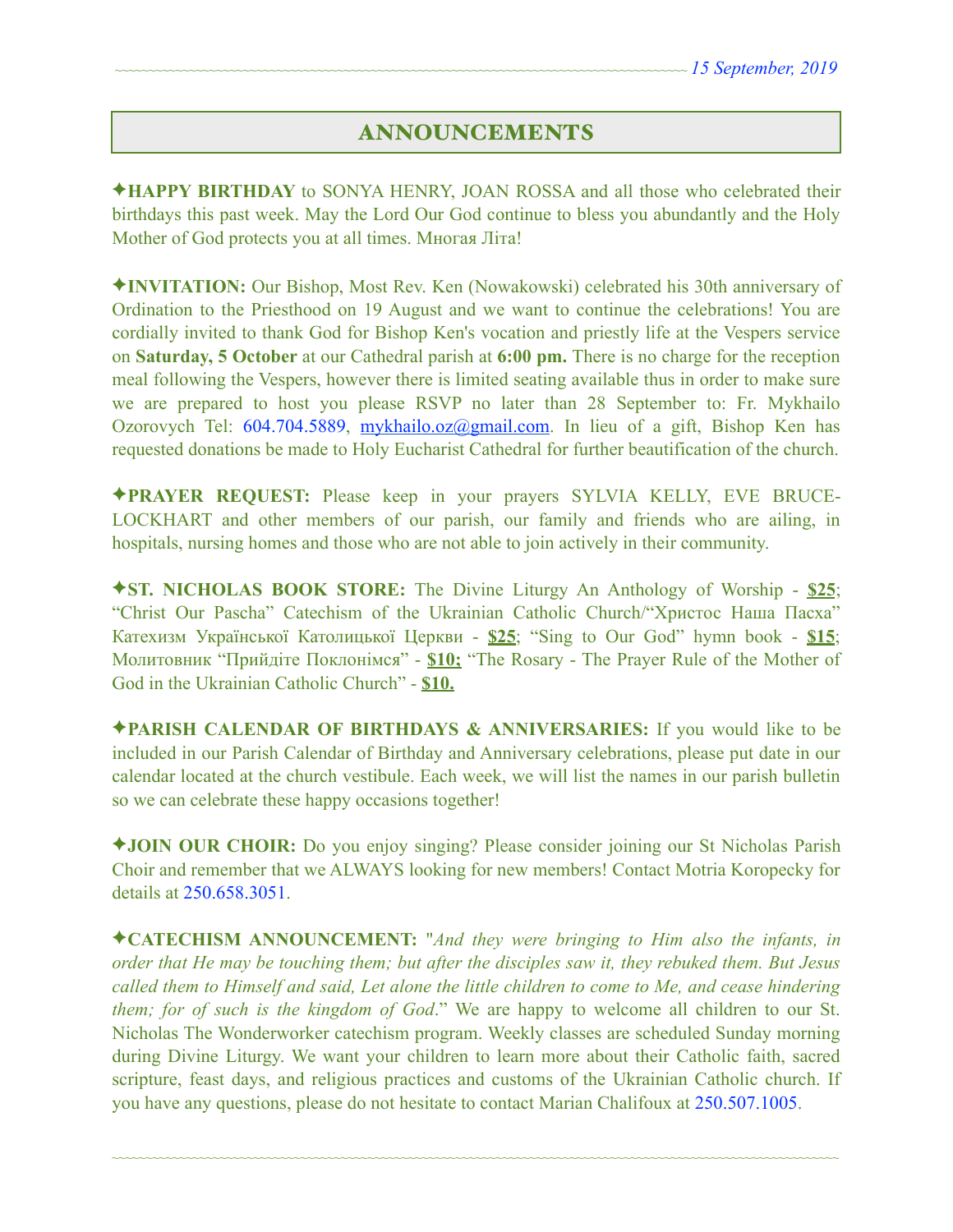✦**THRIFTY'S PRE-PAID FOOD CARDS -** We all have to buy groceries. Why not have 6% of it returned back to the church at no extra charge! Cards are available in \$100, \$200, and \$500 denominations. Talk to Alec after today's liturgy to pre- order your cards. We need to sell A LOT of them! We encourage you to consider purchasing them for yourselves as gifts too.

✦**BE A STEWARD:** Have you ever wondered what more can you do to help our parish? Here are some suggestions: **Steward** of property security; **Steward** of grounds cleaning; **Steward** of cleaning church; **Steward** of church linen; **Steward** of outreach; **Steward** of caring; **Steward** of prayer; **Steward** of service. Quite often, our homebound or senior members, once active in their younger years, want to find purpose in their senior years. It's not only about doing but about "BEING" present to others. Contact Fr. Yuriy **OR** Darlene DeMerchant for more information. You will be amazed how "BEING" can make a difference.

✦**PARISH LIBRARY:** please visit our parish library and browse through the books on spirituality, church history, iconography, history of the Ukrainians in Canada, children's books and more… The library is located in the church vestibule. Please use a library book sign out form when borrowing a book.

✦**SUNDAY COFFEE VOLUNTEERS** act as hosts and serve light refreshments following the Sunday morning Divine Liturgy, providing an opportunity for the faithful to socialize with friends and visitors following their shared worship experience. We thank all of our parishioners who kind volunteer to serve refreshments. Whether you are new to the Parish, or are a long-time members, please join us for coffee. Please speak with Robert if you would like to volunteer.

✦**WE SHARE THE AIR:** Please keep it healthy and fragrant free. Someone in this area is scent-sitive. The chemicals used in scented products can make some people sick, especially those with fragrance sensitivities, asthma, allergies and other respiratory ailments. PLEASE DO NOT \*wear perfume, cologne, lotion, aftershave and other fragrances; \*USE unscented personal care products. Be Sensitive to Others. Thank you for your understanding. *St. Nicholas parish.* 

✦**SEPTEMBER 8 DONATIONS** - Coffee: \$57.00; Vigil lights: \$24.10; Loose collection: \$55.10; Envelope collection: \$536.25; Pre-authorized donations Sept 2 to Sept 8: \$320.00 **TOTAL: \$992.45.** May God bless and reward you abundantly for your generosity!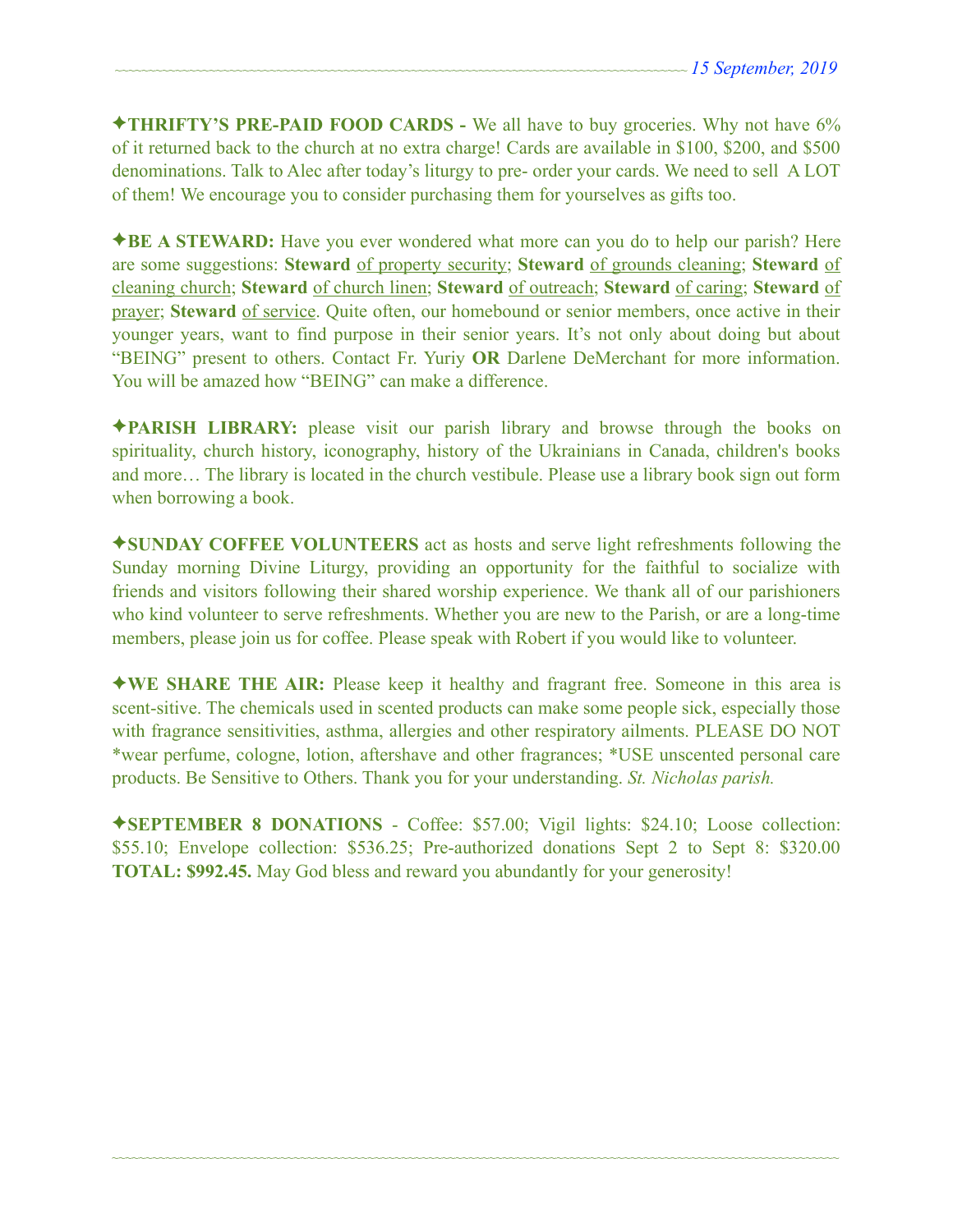# APPOINTMENT OF BISHOP OF EPARCHY OF KAMYANETS-PODILSKYI, UKRAINE



Reverend Ivan Kulyk, Parish Priest of Parish of Saints Sergius and Bacchus in Rome

Pope Francis has granted his assent to the election by the Synod of Bishops of the Ukrainian Greek-Catholic Church of the Reverend Ivan Kulyk, parish priest of the parish of Saints Sergius and Bacchus in

Rome, as bishop of the eparchy of Kamyanets-Podilskyi of the Ukrainians (Ukraine).

#### **Reverend Ivan Kulyk**

 Reverend Ivan Kulyk was born on March 16, 1979 in Perevolka, in the region of Ternopil.

 In 1997 he began his priestly formation at the major seminary of Ternopil, which he then continued at the seminary of Lublin, Poland. He received priestly ordination on May 8, 2005.

 From 2005 to 2009 he studied at the "Augustinianum" Patristic Institute in Rome, where he obtained a licentiate in patristics and patrology.

 From 2006 to 2009 he exercised his pastoral ministry for the Ukrainian Greek-Catholic faithful resident in Italy, in particular in Cattolica, Pesaro, Padua, Este, Tiene, Bassano del Grappa and Chioggia.

 In 2009 he was appointed as administrator of the parish of Saints Sergius and Bacchus in Rome. Since 2013 he has served as parish priest of the same parish.

# THE UNIVERSAL EXALTATION OF THE PRECIOUS AND LIFE-GIVING CROSS

 Two events in connection with the Honourable Cross of Christ are commemorated on this day: first, the finding of the Honourable Cross on Golgotha and second, the return of the Honourable Cross from Persia to Jerusalem. Visiting the Holy Land, the holy Empress Helena decided to find the Honourable Cross of Christ.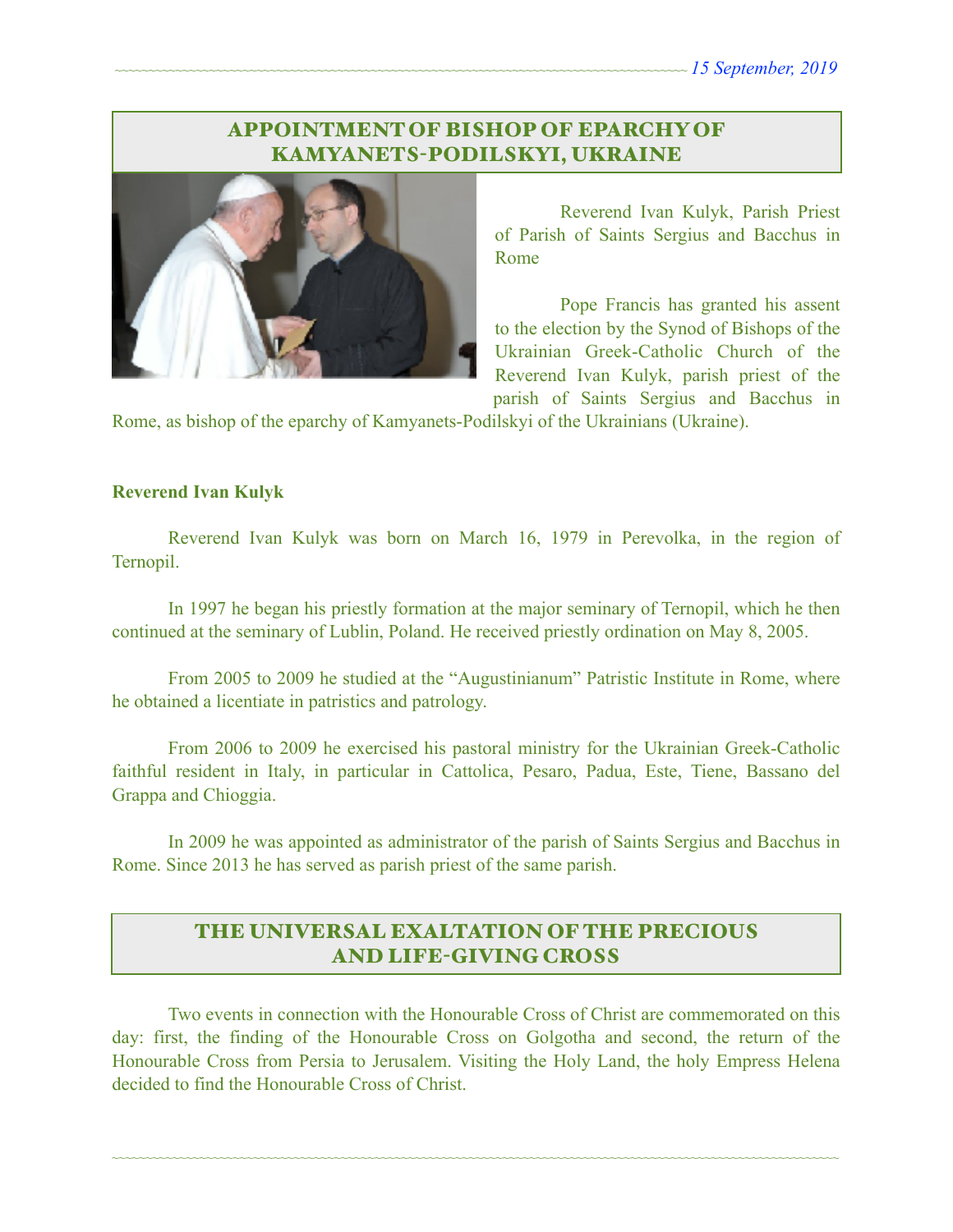An old Jewish man named Judah was the only one who knew where the Cross was located, and, constrained by the empress, he revealed that the Cross was buried under the temple of Venus that Emperor Hadrian had built on Golgotha. The empress ordered that this idolatrous temple be razed and, having dug deep below it, found three crosses. While the empress pondered on how to recognize which of these was the Cross of Christ, a funeral procession passed by.

 Patriarch Macarius told them to place the crosses, one by one, on the dead man. When they placed the first and second cross on the dead man, the dead man lay unchanged. When they placed the third cross on him, the dead man came back to life. By this they knew that this was the Precious and Life-giving Cross of Christ. They then placed the Cross on a sick woman, and she became well. The patriarch elevated the Cross for all the people to see, and the people sang with tears: "Lord, have mercy!"

 Empress Helena had a silver case made and set the Honourable Cross in it. Later, the Persian Emperor Chozroes conquered Jerusalem, enslaved many people, and took the Lord's Cross to Persia. The Cross remained in Persia for fourteen years. In the year 628 the Greek Emperor Heraclius defeated Chozroes and, with much ceremony, returned the Cross to Jerusalem.

 As he entered the city Emperor Heraclius carried the Cross on his back, but suddenly was unable to take another step. Patriarch Zacharias saw an angel preventing the emperor from bearing the Cross on the same path that the Lord had walked barefoot and humiliated. The patriarch communicated this vision to the emperor. The emperor removed his raiment and, in ragged attire and barefoot, took up the Cross, carried it to Golgotha, and placed it in the Church of the Resurrection, to the joy and consolation of the whole Christian world.

# LETTER OF THE HOLY FATHER FRANCIS TO HIS HOLINESS BARTHOLOMEW I, ARCHBISHOP OF CONSTANTINOPLE, ACCOMPANYING THE GIFT OF SOME RELICS OF SAINT PETER, 13.09.2019

 *The following is the letter sent by the Holy Father Francis to His Holiness Bartholomew I, Archbishop of Constantinople, Ecumenical Patriarch, accompanying the gift of some relics of Saint Peter, consigned to the delegation of the Ecumenical Patriarchate of Constantinople on the Feast of Saints Peter and Paul:* 

> **To His Holiness Bartholomew Archbishop of Constantinople Ecumenical Patriarch**

~~~~~~~~~~~~~~~~~~~~~~~~~~~~~~~~~~~~~~~~~~~~~~~~~~~~~~~~~~~~~~~~~~~~~~~~~~~~~~~~~~~~~~~~~~~~~~~~~~~~~~~~~~~~

Your Holiness, dear Brother,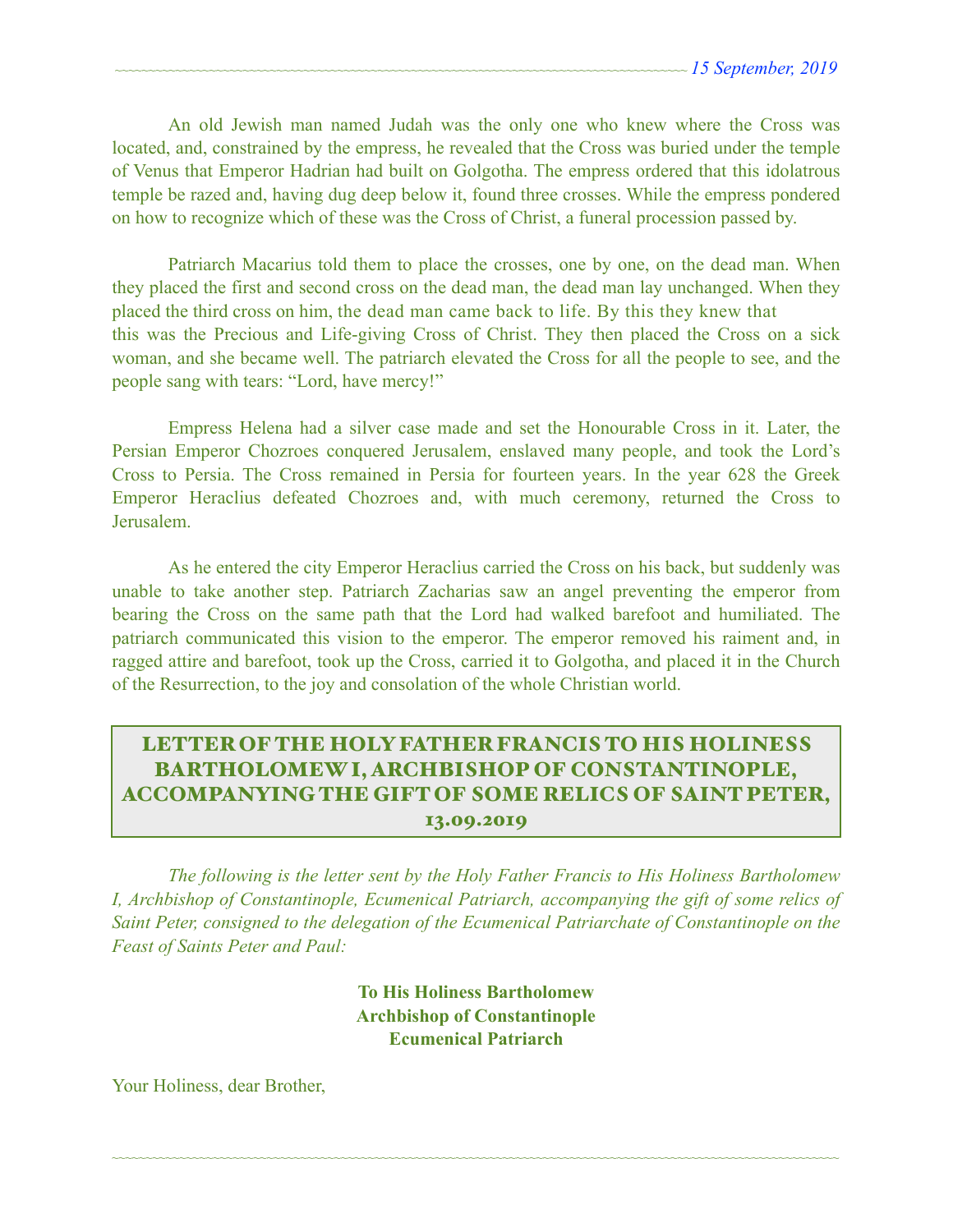With deep affection and spiritual closeness, I send you my cordial good wishes of grace and peace in the love of the Risen Lord. In these past weeks, I have often thought of writing to you to explain more fully the gift of some fragments of the relics of the Apostle Peter that I presented to Your Holiness through the distinguished delegation from the Ecumenical Patriarchate led by Archbishop Job of Telmessos which took part in the patronal feast of the Church of Rome.

 Your Holiness knows well that the uninterrupted tradition of the Roman Church has always testified that the Apostle Peter, after his martyrdom in the Circus of Nero, was buried in the adjoining necropolis of the Vatican Hill. His tomb quickly became a place of pilgrimage for the faithful from every part of the Christian world. Later, the Emperor Constantine erected the Vatican Basilica dedicated to Saint Peter over the site of the tomb of the Apostle.

 In June 1939, immediately following his election, my predecessor Pope Pius XII decided to undertake excavations beneath the Vatican Basilica. The works led first to the discovery of the exact burial place of the Apostle and later, in 1952, to the discovery, under the high altar of the Basilica, of a funerary niche attached to a red wall dated to the year 150 and covered with precious graffiti, including one of fundamental importance which reads, in Greek, Πετρος ευι. This contained bones that can quite reasonably be considered those of the Apostle Peter. From those relics, now enshrined in the necropolis under Saint Peter's Basilica, Pope Saint Paul VI had nine fragments removed for the private chapel of the papal apartment in the Apostolic Palace.

 The nine fragments were placed in a bronze case bearing the inscription, Ex ossibus quae in Archibasilicae Vaticanae hypogeo inventa Beati Petri apostoli esse putantur: "Bones found in the earth beneath the Vatican Basilica considered to be those of Blessed Peter the Apostle". It was this same case, containing nine fragments of the bones of the Apostle, that I desired to present to Your Holiness and to the beloved Church of Constantinople over which you preside with such devotion.

 As I reflected on our mutual determination to advance together towards full communion, and thanked God for the progress already made since our venerable predecessors met in Jerusalem over fifty years ago, I thought of the gift that Patriarch Athenagoras gave to Pope Paul VI: an icon depicting the brothers Peter and Andrew embracing, united in faith and in love of their common Lord . This icon that, at the behest of Pope Paul VI, is displayed today in the Pontifical Council for Promoting Christian Unity, has become for us a prophetic sign of the restoration of that visible communion between our Churches to which we aspire and for which we fervently pray and work. Hence, in the peace born of prayer, I sensed that it would be highly significant were some fragments of the relics of the Apostle Peter to be placed beside the relics of the Apostle Andrew , who is venerated as the heavenly patron of the Church of Constantinople.